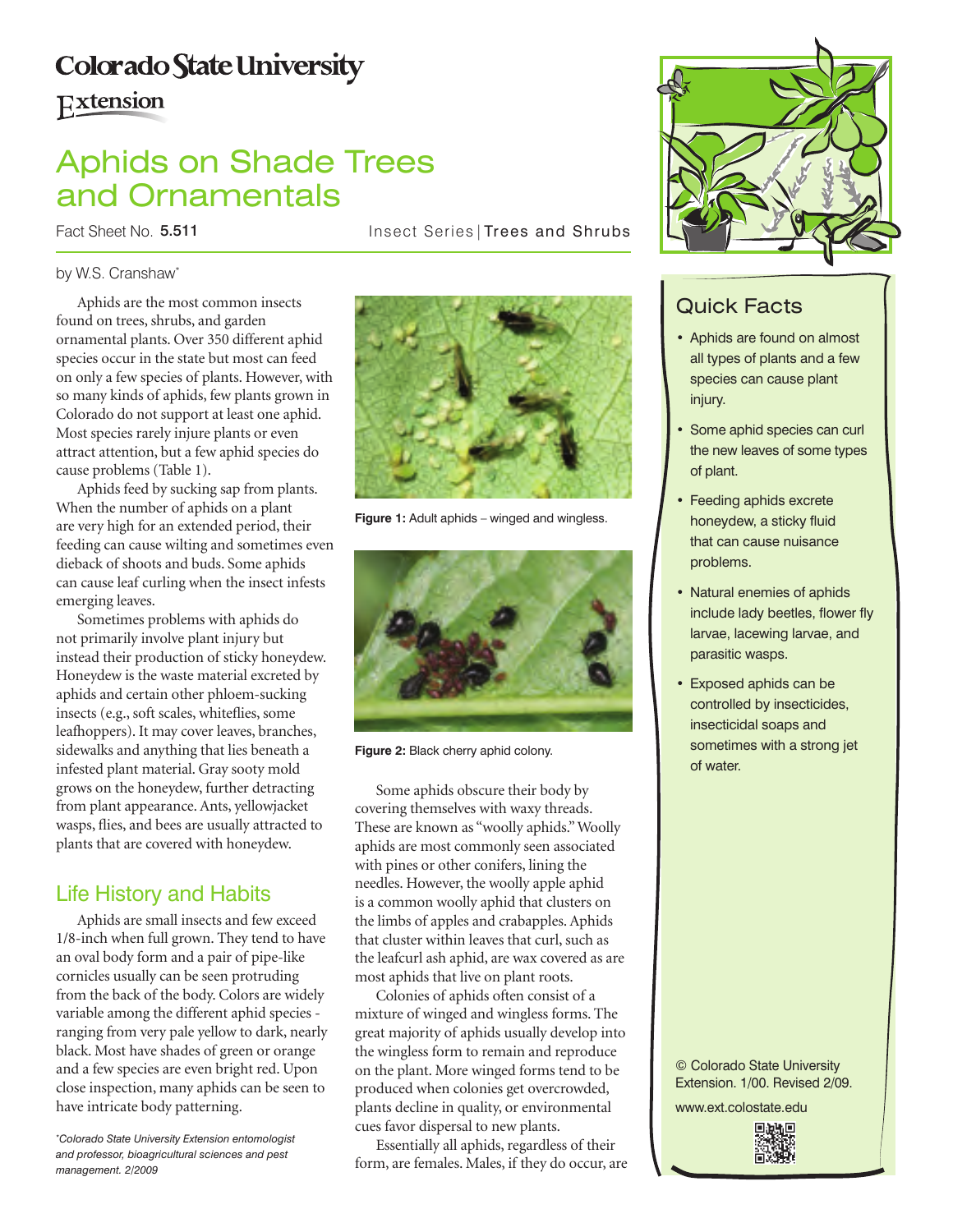#### **Table 1. Some common aphids associated with trees, shrubs and ornamentals in Colorado. Those marked with an \* commonly cause leaf curling distortions in new growth.**

#### **Scientific name (Common name) Host plant**

*Acyrthosiphum pisum* (Pea aphid) Sweet pea, other legumes

Aphis nerii (Yellow milkweed aphid) Milkweeds *(Asclepias)* \*Aphis spiraecola (Spirea aphid) **Spirea** Spirea \*Aphis viburnicola (Snowball aphid) **Showball viburnum** *\*Brachycaudus helichrysi* (Leafcurl plum aphid) Plum Caveriella aegopodii (Willow-carrot aphid) **European willows** *Chaitophorus populicola Populus* Chaitophorus populifolii **Populus** Populus **Chaitophorus viminalis** Willow Cindara spp. (Giant conifer aphids) Pines, juniper, spruce *\*Cryptomyzus ribis* (Currant aphid) Currant *\*Dysaphis plantaginea* (Rosy apple aphid) Apple *\*Dysaphis tulipae* (Tulip bulb aphid) Dutch iris, tulip *Eriosoma lanigerum* (Woolly apple aphid) Elm, apple, crabapple *\*Eriosoma americanum* (Woolly elm aphid) Elm, amelanchier *Essigella* spp. Pines *Eulachnus* spp. Pines *\*Hyadaphis tataricae* (honeysuckle witches' broom aphid) Tatarian honeysuckle *Hyalopterus pruni* (Mealy plum aphid) *Prunus Macrosiphum rosae* (Rose aphid) Rose *Macrosiphum euphorbiae* (Potato aphid) **Rose**, many flowers *Macrosiphum albifrons* (Lupine aphid) Lupine *Monellia caryae* (American walnut aphid) Walnut *Myzocallis tiliae* (Linden aphid) Linden *Myzocallis alhambra* (Western dusky-winged oak aphid) Bur oak *Myzocallis ulmifolii* (Elm leaf aphid) Elm *\*Myzus ceraki* (Black cherry aphid) Tart Cherry *\*Myzus persicae* (Green peach aphid) Peach, apricot, other *Prunus \*Nasonovia aquilegiae* (Columbine aphid) Columbine *\*Nearctaphis bakeri* (Shortbeaked clover aphid) Hawthorn *Periphyllus lyropictus* (Norway maple aphid) Norway maple *\*Prociphilus franxinifolii* (Leafcurl ash aphid) Green ash *Pterocomma bicolor Populus* Pterocomma smithiae (Black willow aphid) Willow

*Rhopalosiphum cerasifoliae* (Chokecherry aphid) Chokecherry, pin cherry *Rhopalosiphum nymphaeae* (Water lily aphid) *Prunus*, various aquatic plants *Tuberolachnus salignus* (Giant willow aphid) Willow **Uroleucon** sp. **Many flowers** 

present in late summer during only one of the many generations that are produced during a growing season. The normal habit of aphids is for a female to give live birth to a genetically identical daughter aphid through asexual reproduction (parthenogenesis). The newly born aphid can develop rapidly, typically becoming full-grown in about 10 to 14 days. Adults usually can produce three to five young per day over the course of their lifetime, which may extend to about a month but is usually shortened by natural enemy activities.

\*Aphis helianthi (Sunflower aphid) Red twig dogwood, many flowering plants in summer

> There is a shift in the life cycle of aphids to handle the challenge of winter, when plants are not active and cold temperatures would be lethal. At the end of the summer, different forms of aphids are produced, including special sexual form males and females. After mating, a special eggproducing aphid is produced that lays egg in protected crevices, often around buds. This egg is the stage that the aphid normally survives winter during outdoor conditions in Colorado. Eggs hatch the following spring, shortly after bud break, and the normal life cycle resumes.

**Figure 3:** Giant conifer aphids on juniper.



**Figure 4:** Leafcurl plum aphid injury.



**Figure 5:** Leafcurling produced by green peach aphid.



**Figure 6:** Spirea aphid colony.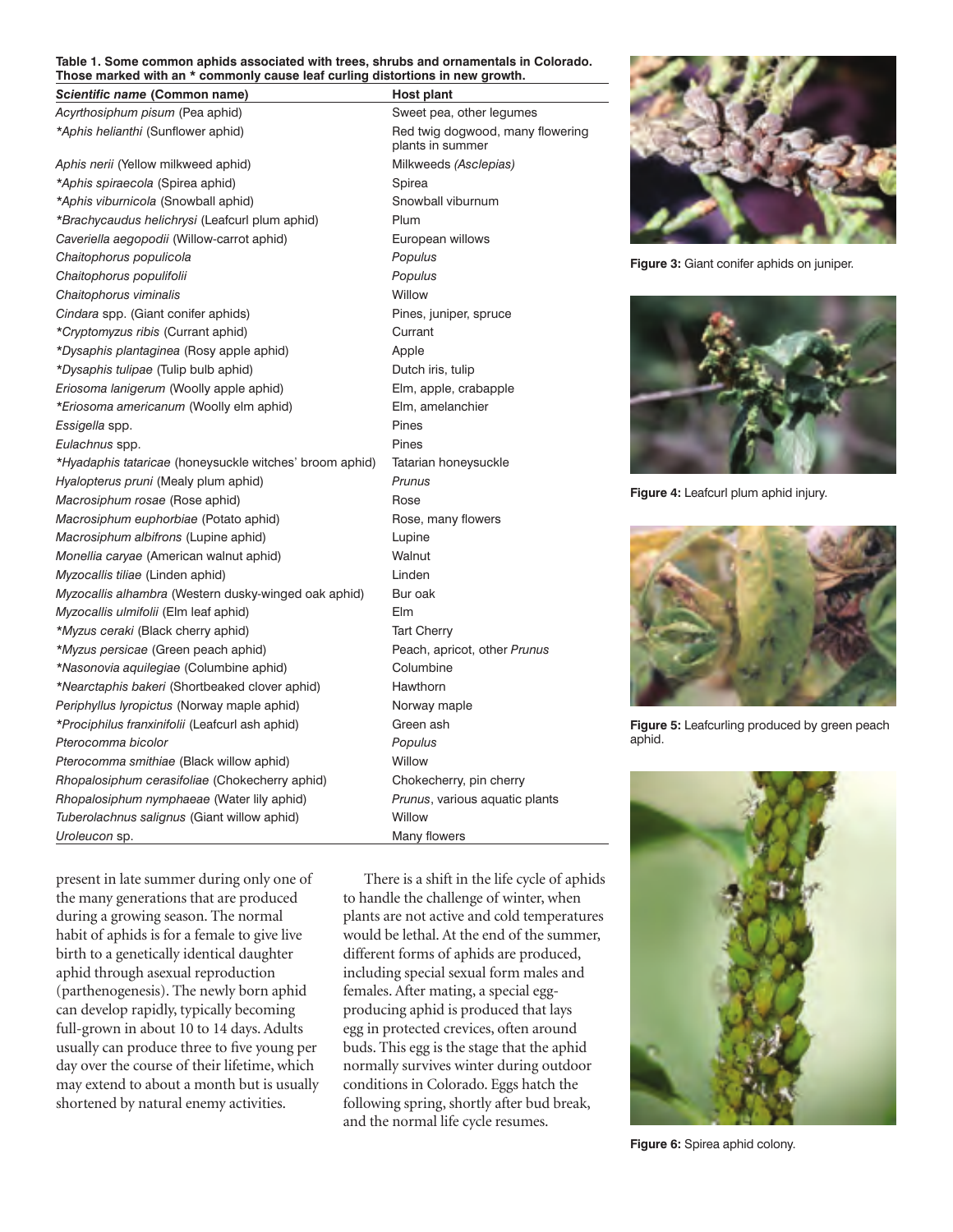

**Figure 7:** Overwintering eggs of rose aphid.



**Figure 8:** Pea aphid colony with a syrphid fly larvae (lower left).



**Figure 9:** Winged aphids giving birth on aspen stem.

**Table 2. Some common Colorado aphids that alternate between woody and herbaceous** 

| hosts.                             |                                 |                                                                                  |
|------------------------------------|---------------------------------|----------------------------------------------------------------------------------|
| <b>Aphid</b>                       | <b>Overwintering host</b>       | <b>Summer host</b>                                                               |
| Black cherry aphid                 | Cherry, plum                    | Wild mustards                                                                    |
| Currant aphid<br>Green peach aphid | Currant<br>Peach, plum, apricot | Motherwort, marsh betony<br>Peppers, cabbage, potato,<br>many garden plants      |
| Leafcurl plum aphid                | Plum                            | Various aster-family plants,<br>clover, vinca, thistle                           |
| Mealy plum aphid                   | Plum                            | Cattail, reeds                                                                   |
| Potato aphid                       | Rose                            | Potatoes, tomatoes and many<br>other garden plants                               |
| Rosy apple aphid                   | Apple, pear, mountain-ash       | Plantain                                                                         |
| Shortbeaked clover aphid           | Hawthorn                        | Legumes                                                                          |
| Sunflower aphid                    | Dogwood                         | Sunflower, yucca, parsley,<br>cilantro, pigweed, many other<br>herbaceous plants |
| Water lily aphid                   | Plum, other Prunus              | Water lily and many other<br>aquatic plants                                      |
| Willow-carrot aphid                | Willow                          | Carrot, parsley, dill                                                            |
| Woolly elm aphid                   | American elm                    | Amelanchier (roots)                                                              |

Some aphids have even more complicated life cycles that involve alternating among host plants. With these species, eggs are laid on a tree or shrub in the fall and they develop on the plant in a normal manner the following spring. However, in late spring they all leave their winter host and establish colonies on entirely different plants. Some common Colorado aphids that alternate hosts are listed in Table 2.

## Management

### Natural Enemies

Aphids are quite defenseless and there are numerous insects that feed on them (Fact sheet 5.550, Beneficial Insects and other Arthropods). The best known of these natural enemies are lady beetles, with lady beetle larvae being particularly voracious predators of aphids. Other common aphid predators include the larvae of green lacewings and flower (syrphid) flies.

Several species of minute stingless wasps parasitize aphids. These wasps insert their eggs into the body of the aphid and the larvae consume it internally. Aphids that have been killed by parasitic wasps have a conspicuous appearance, turning light brown or black and becoming bloated. Aphids killed by parasitic wasps are known as "aphid mummies."

### Physical and Cultural Controls

On shrubs and garden plants, aphids can sometimes be managed by simply washing them off of plants with a forceful jet of water. Hosing plants can lethally injure aphids and very few surviving aphids that are knocked to the ground can successfully find their way back onto their host plant.

Some flowers that are perennial but dieback to the ground in fall, have problems with aphids in the spring. Columbine, lupines and perennial asters are examples. With these plants the eggs of the aphids are laid on the stems in fall, near the point where new shoots will emerge the following spring. Spring problems with these aphids can be prevented by removing the old top growth that contains the eggs before plants emerge in spring.

### Chemical Controls

Insecticides are a useful means for controlling aphids when natural enemies are not sufficient (Table 3). Some insecticides act by contact action and these must contact the body of the aphid to work. This includes insecticidal soaps (Fact sheet 5.547, Insect Control: Soaps and Detergents), a popular option for aphid control but one that requires sprays to cover the aphid during application. Other insecticides have some persistence on the foliage and may be able to kill aphids for